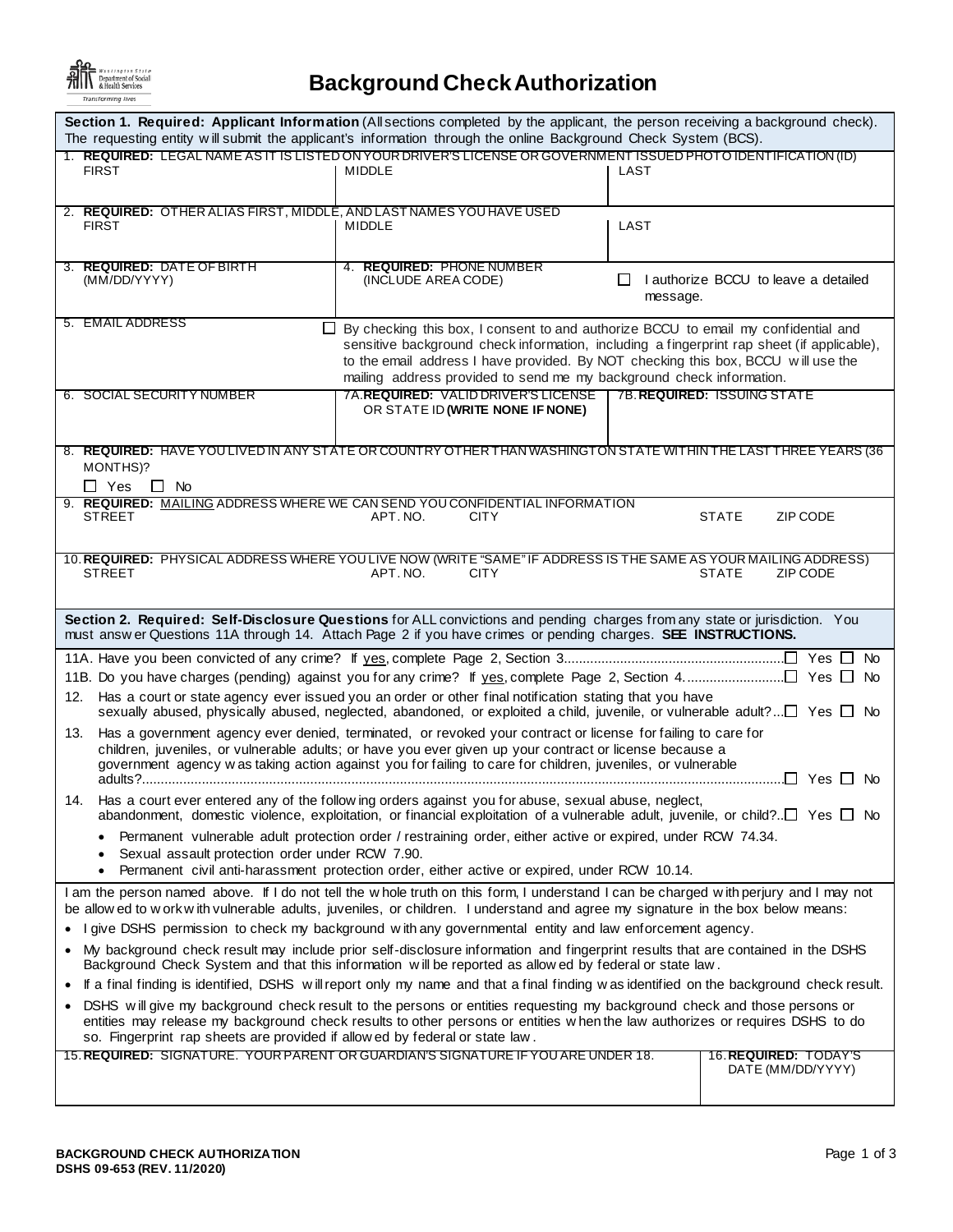

## **Background Check Authorization**

## **List of Crimes and Pending Charges**

This page **MUST** be attached to Page One of the Background Check Authorization form if 11A or 11B are marked "Yes."

**Important information about answering self-disclosure questions:** Your answ ers to self-disclosure questions become part of your background check history and are stored in the DSHS database. It is recommended that you refer to charging papers, court records, or other official documents and that you list criminal convictions, pending charges, dates, and other information exactly as they are listed in those documents.

| REQUIRED: PRINT YOUR NAME AS IT IS LISTED ON YOUR DRIVER'S LICENSE OR GOVERNMENT ISSUED PHOTO ID                                                     |         |                 |              |                                        |  |  |
|------------------------------------------------------------------------------------------------------------------------------------------------------|---------|-----------------|--------------|----------------------------------------|--|--|
| FIRST:                                                                                                                                               | MIDDLE: |                 | LAST:        |                                        |  |  |
| <b>REQUIRED: DATE OF BIRTH (MM/DD/YYYY)</b>                                                                                                          |         |                 |              |                                        |  |  |
|                                                                                                                                                      |         |                 |              |                                        |  |  |
| Section 3. Question 11A. If you check YES, you must enter the crime name, degree (if any), state, conviction date, and crime<br>information.         |         |                 |              |                                        |  |  |
| 1. CRIME NAME                                                                                                                                        |         | DEGREE (IF ANY) | <b>STATE</b> | <b>CONVICTION DATE</b><br>(MM/DD/YYYY) |  |  |
|                                                                                                                                                      |         |                 |              |                                        |  |  |
| Other crime information: $\Box$ Attempted $\Box$ Conspiracy $\Box$ Domestic Violence $\Box$ Solicitation $\Box$ With Sexual Motivation $\Box$ N/A    |         |                 |              |                                        |  |  |
| DESCRIPTION OF CRIME (REQUIRED WHEN CRIME IS COMMITTED OR CONVICTED OUTSIDE OF WASHINGTON STATE)                                                     |         |                 |              |                                        |  |  |
|                                                                                                                                                      |         |                 |              |                                        |  |  |
| 2. CRIME NAME                                                                                                                                        |         | DEGREE (IF ANY) | <b>STATE</b> | <b>CONVICTION DATE</b>                 |  |  |
|                                                                                                                                                      |         |                 |              | (MM/DD/YYYY)                           |  |  |
| Other crime information: $\Box$ Attempted $\Box$ Conspiracy $\Box$ Domestic Violence $\Box$ Solicitation $\Box$ With Sexual Motivation               |         |                 |              | $\Box$ N/A                             |  |  |
| DESCRIPTION OF CRIME (REQUIRED WHEN CRIME IS COMMITTED OR CONVICTED OUTSIDE OF WASHINGTON STATE)                                                     |         |                 |              |                                        |  |  |
|                                                                                                                                                      |         |                 |              |                                        |  |  |
|                                                                                                                                                      |         |                 |              |                                        |  |  |
| 3. CRIME NAME                                                                                                                                        |         | DEGREE (IF ANY) | <b>STATE</b> | <b>CONVICTION DATE</b>                 |  |  |
|                                                                                                                                                      |         |                 |              | (MM/DD/YYYY)                           |  |  |
|                                                                                                                                                      |         |                 |              |                                        |  |  |
| Other crime information: $\Box$ Attempted $\Box$ Conspiracy $\Box$ Domestic Violence $\Box$ Solicitation $\Box$ With Sexual Motivation $\Box$ N/A    |         |                 |              |                                        |  |  |
| DESCRIPTION OF CRIME (REQUIRED WHEN CRIME IS COMMITTED OR CONVICTED OUT SIDE OF WASHINGTON STATE)                                                    |         |                 |              |                                        |  |  |
|                                                                                                                                                      |         |                 |              |                                        |  |  |
| Section 4. Question 11B. If you check YES, you must enter the PENDING charge name, degree (if any), state, and crime<br>information.                 |         |                 |              |                                        |  |  |
| 1. CRIME NAME                                                                                                                                        |         |                 |              | DEGREE (IF ANY)<br><b>STATE</b>        |  |  |
|                                                                                                                                                      |         |                 |              |                                        |  |  |
|                                                                                                                                                      |         |                 |              |                                        |  |  |
| Other crime information: $\Box$ Attempted $\Box$ Conspiracy $\Box$ Domestic Violence $\Box$ Solicitation $\Box$ With Sexual Motivation<br>$\Box$ N/A |         |                 |              |                                        |  |  |
| DESCRIPTION OF CRIME (REQUIRED WHEN CRIME IS COMMITTED OR CONVICTED OUTSIDE OF WASHINGTON STATE)                                                     |         |                 |              |                                        |  |  |
|                                                                                                                                                      |         |                 |              |                                        |  |  |
| 2. CRIME NAME                                                                                                                                        |         | DEGREE (IF ANY) | <b>STATE</b> | <b>CONVICTION DATE</b>                 |  |  |
|                                                                                                                                                      |         |                 |              | (MM/DD/YYYY)                           |  |  |
|                                                                                                                                                      |         |                 |              |                                        |  |  |
| Other crime information: $\Box$ Attempted $\Box$ Conspiracy $\Box$ Domestic Violence $\Box$ Solicitation $\Box$ With Sexual Motivation $\Box$ N/A    |         |                 |              |                                        |  |  |
| DESCRIPTION OF CRIME (REQUIRED WHEN CRIME IS COMMITTED OR CONVICTED OUTSIDE OF WASHINGTON STATE)                                                     |         |                 |              |                                        |  |  |
|                                                                                                                                                      |         |                 |              |                                        |  |  |
|                                                                                                                                                      |         |                 |              |                                        |  |  |

**Instructions for Completing the Background Check Authorization form, DSHS 09-653**